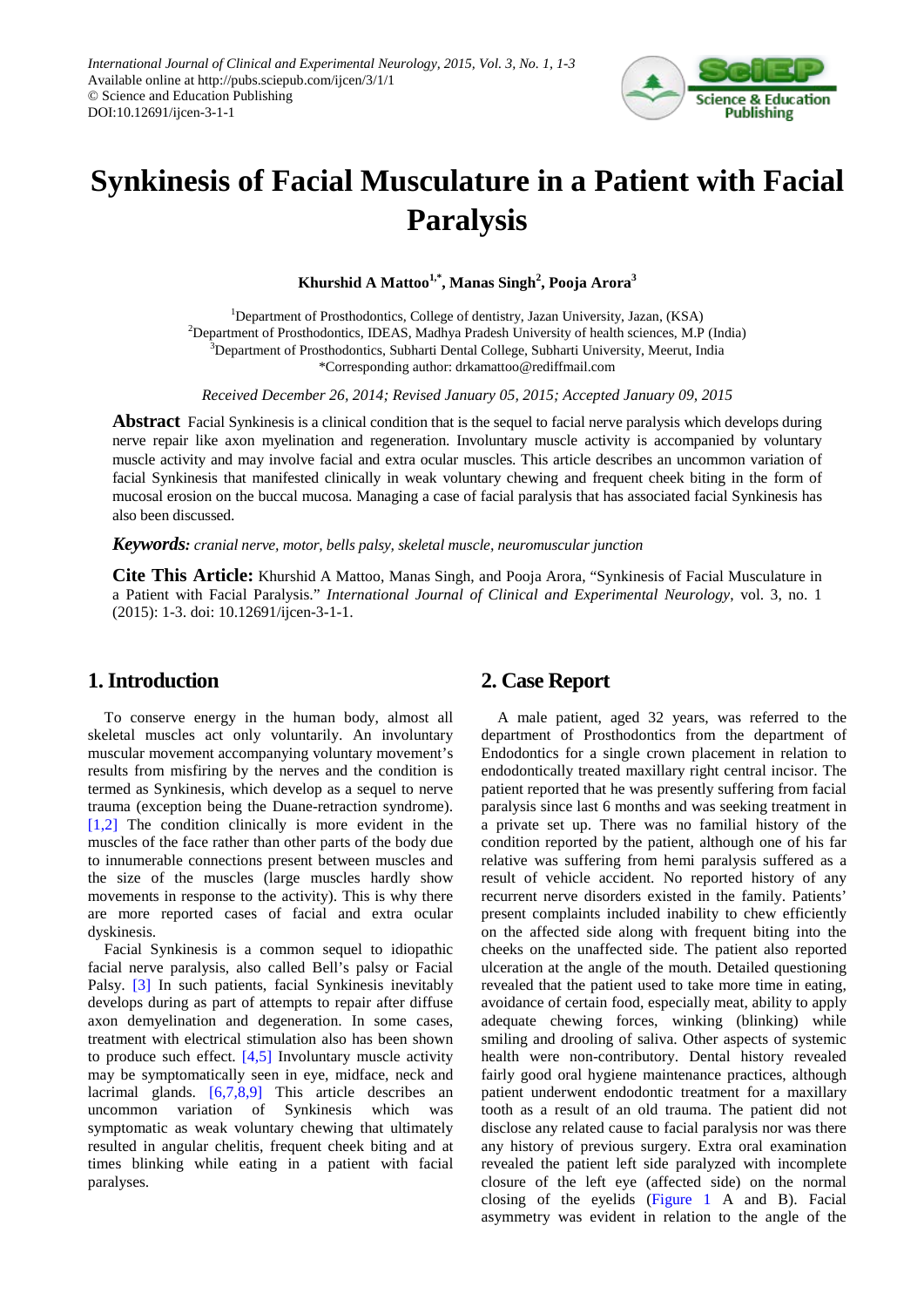mouth on either side with left side lower than the right side. Facial asymmetry becoming more prominent when patient smiled. Intra oral examination revealed a healthy permanent natural dentition with low caries and periodontal index. The angle of the mouth on the unaffected side showed multiple small ulcerations with raw, bleeding areas [\(Figure 2](#page-1-1) A) and intra oral mucosal erosions on the buccal mucosa in the region of first and second molars [\(Figure 2](#page-1-1) B). Static and dynamic examination of the occlusion did not reveal any abnormality in occlusion or mandibular movements. The patient's treatment plan included restoration of the endodontically treated with all ceramic crown and due referral to the department of medicine for evaluation of the existing condition. After diagnostic mounting, it was more evident that patients existing complaints were not related to the dentition, but was more related to the healing of the existing facial paralysis. The basic scientific protocol was followed for fabrication of the all ceramic crown which in no way influenced patient's existing condition except in some form of gaining self-confidence.

<span id="page-1-0"></span>

Figure 1. (A) Affected side at the beginning of voluntary eyelid closure (B) Affected side at the end of voluntary eyelid closure

<span id="page-1-1"></span>

Figure 2. (A) Angular chelitis on unaffected side (B) mucosal erosion in the molar region associated with cheek biting

The patient was referred to the department of oral medicine and general medicine for management of the

condition. After thorough investigations like serological tests, routine blood tests, brain MRI (magnetic resonance imaging) and routine electromyography (EMG) were done, existence of any underlying abnormality that could cause undue pressure on the nerve (like brain tumour) or presence of any nerve damage was ruled out. During the course of prosthodontic treatment, patient was advised to receive treatment for Synkinesis in the form of biofeedback and facial retraining from experts in the field of physical training and medicine. The all ceramic crown was also cemented during this course. The patient was satisfied with the outcome of prosthodontic as well as a treatment for facial paralysis.

### **3. Discussion**

Bell's palsy is often encountered in a dental clinic and two most common types of Synkinesis that every dentist should be aware of are Synkinesis involving facial muscles and extra ocular muscles. A case of Bell 's palsy that involves facial Kinesis has been described in this report. Although the exact cause of such nerve behavior is not known, its mechanism can be explained on the basis of three different hypotheses namely aberrant nerve regeneration, Interneuronal ephaptic transmission and nuclear hyper excitability. Aberrant nerve regeneration (most widely accepted) states that during repair the axons project from the facial nucleus to incorrect peripheral muscle groups resulting in aberrant nerve branches that can simultaneously innervate different subdivisions of the facial nerve. [\[4\]](#page-2-2) The theory of ephatic transmission states communication between two nerves occurs via an artificial synapse. Any nerve that undergoes repair and is non myelinated acts as artificial synapse thereby nonmyelinated nerves act like noninsulated wires that are able to send action potentials in both directions. [\[10\],](#page-2-4) [\[11\]](#page-2-5) Alternately, the third hypothesis states that nuclear hyper excitability as a result of axonal degeneration wherein a post synaptic cell has been deprived of an input becomes more sensitive to neurotransmitters that are provided by residual undamaged axons within the same area of nerve damage. Synkinesis associated with Bell's palsy that is based on nuclear hyper excitability is being supported by more researchers. [\[12\]](#page-2-6) Patients weak voluntary chewing in our case could thus be as a result of inappropriate stimulation to the muscles which actually may mimic the Synkinesis stimulation of the associated nerve.

Although these theories do describe the associated symptoms in this case, however, symptoms on the other side (unaffected side) like frequent cheek biting can be directly related to patient's weak voluntary chewing ability on the affected side. This in turn stimulates one to put extra effort on the unaffected side which may lead to cheek biting. Also coordinated collection of bolus by the muscles of cheek on either side is due to simultaneous stimulation of nerves on either side which in this case is affected.

Managing Synkinesis associated with facial nerve paralysis includes firstly assessment using Synkinesis Assessment Questionnaire (SAQ) [\[8\]](#page-2-7) followed by either facial retraining, biofeedback or surgery that may involve myectomy or neurolysis, mime therapy and the use of Botox. [\[13,14\]](#page-2-8) The condition of the present patient,